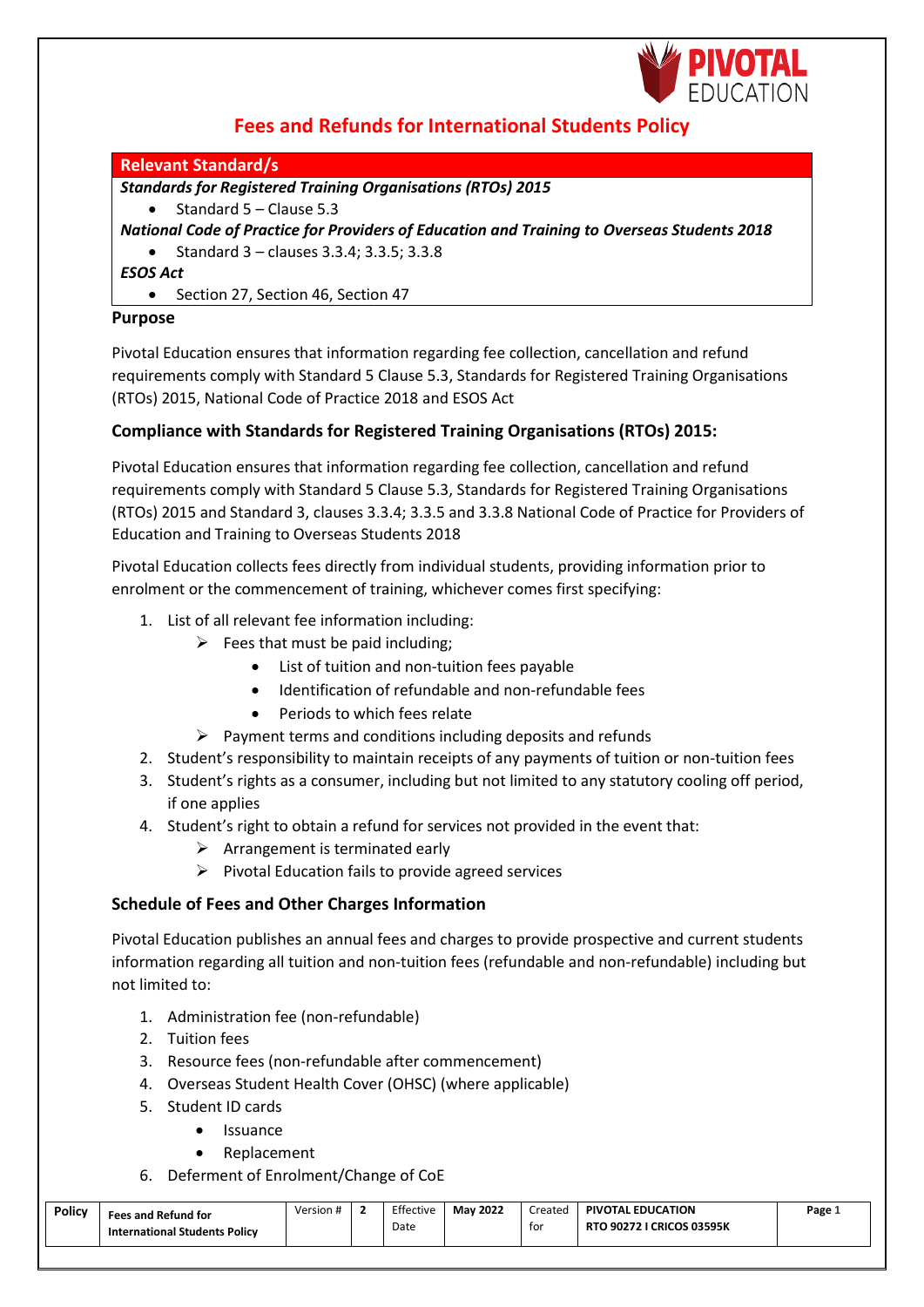

- 7. Suspension of Enrolment after commencement/Change of CoE
- 8. RPL fees
- 9. Reassessment Fees
- 10. Replacement Certificate, Qualification or Statement of Attainment fee
- 11. Late fees
- 12. Required Letters fee
- 13. Photocopying fees

All fees charged are in Australian Dollars (AUD) and fee information is made publicly available in the "CRICOS Course Fees" and "Other Fees and Charges" on the website a[t www.pivotal.edu.au](http://www.ahmi.edu.au/)

## **Fee Payment Conditions**

- 1. All tuition and non-tuition fee payments are clearly outlined in the Letter of Offer and Acceptance Agreement as agreed to by the international student with their signature and date
- 2. The initial fee deposit can only be accepted when the international student has signed and submitted the Letter of Offer and Student Acceptance Agreement.
- 3. Initial Fee Deposit payments can be made concurrently with or after submission of the signed Letter of Offer and Student Acceptance Agreement.
- 4. Students are permitted under the ESOS Act to choose to pay more than 50% of their tuition fees before course commencement under the following conditions:
	- The student or responsible person paying the fees chooses to pay 50% prior to commencement
	- The course has a duration of 25 weeks or less
- 5. Students who enrol in one CRICOS course at the Certificate III level are required to pay the Initial Fee Deposit prior to commencement which includes:
	- Administration fee (non-refundable)
	- Resource Fee (non-refundable after commencement)
	- Tuition fees (first term)
	- Overseas Student Health Cover (where applicable)
- 6. Students who enrol in packaged CRICOS courses (including Certificate III level qualification and Certificate IV/Diploma level pathway qualification) are required to pay the Initial Fee Deposit prior to commencement of course 1 which includes:
	- Administration fee (non-refundable)
	- Course 1 Tuition fee instalment (first term Certificate III level)
	- Course 1 Resource Fee (non-refundable after course 1 commencement)
	- Course 2 Tuition fee instalment (50% first term Certificate IV/Diploma level)
	- Overseas Student Health Cover (where applicable)
- 7. Where students enrol in packaged courses, the Certificate III level qualification is identified in the pre-enrolment information as preliminary to acquire operational skills and knowledge essential for the pathway to Certificate IV/Diploma higher-level qualification in the same industry area
- 8. In the event a student enrols in packaged courses as described above, the higher-level qualification is the principal qualification with the conditions of Standard 7, National Code of Practice 2018
- 9. Students who enrol in published packaged qualifications as defined above, will not be eligible for a refund for the 50% tuition fee deposit for Course 2 (Certificate IV/Diploma level) after the commencement date of Course 1 (Certificate III level)

| <b>Policy</b> | <b>Fees and Refund for</b><br><b>International Students Policy</b> | Version # |  | Effective<br>Date | <b>May 2022</b> | Created<br>tor | PIVOTAL EDUCATION<br><b>RTO 90272 I CRICOS 03595K</b> | Page $\angle$ |
|---------------|--------------------------------------------------------------------|-----------|--|-------------------|-----------------|----------------|-------------------------------------------------------|---------------|
|---------------|--------------------------------------------------------------------|-----------|--|-------------------|-----------------|----------------|-------------------------------------------------------|---------------|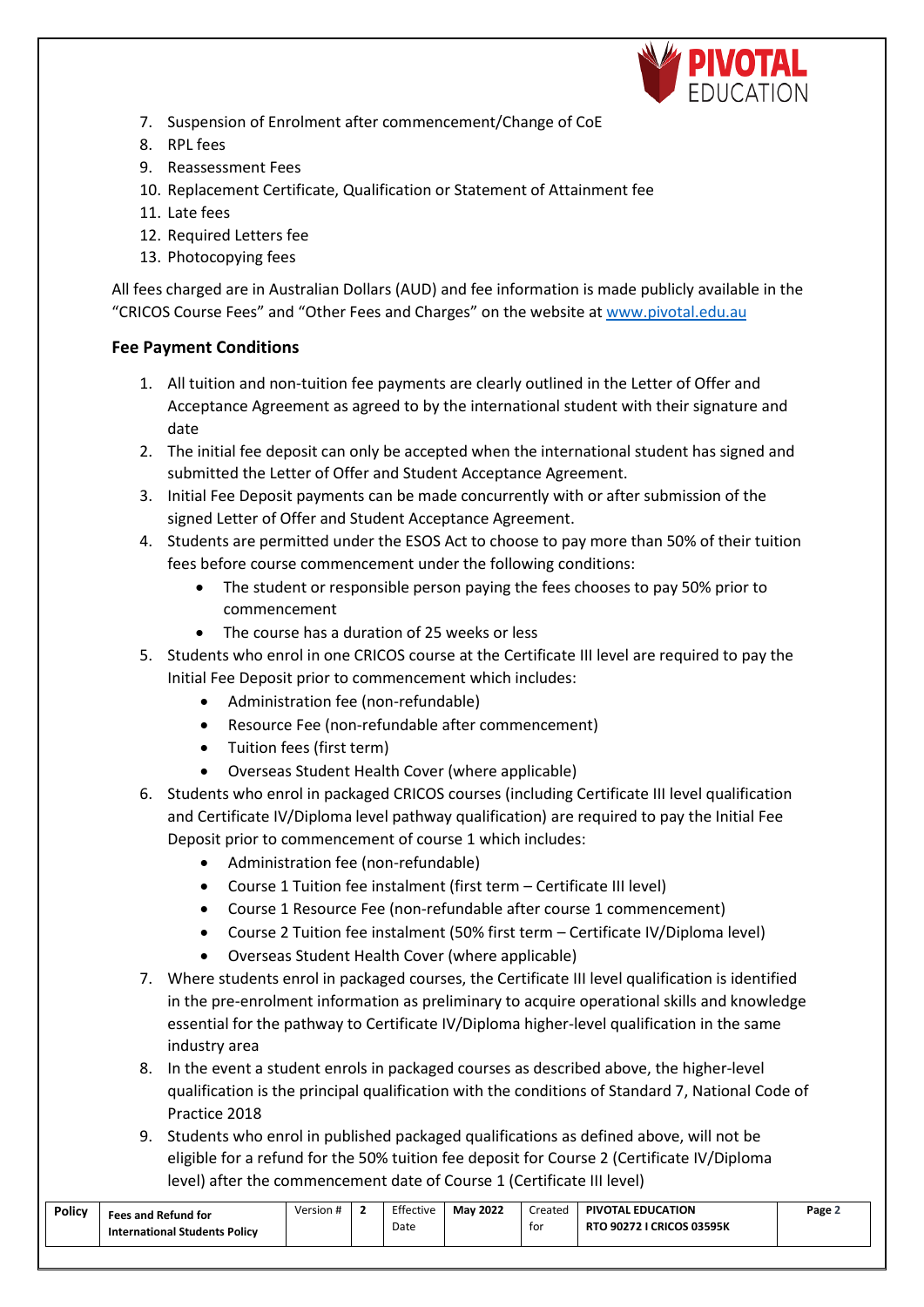

- 10. Students who paid 50% of the initial tuition fee deposit for course 2 will not be eligible to register and attend orientation until the remaining 50% tuition fee deposit and resource fee for course 2 has been paid in full. Failure to pay remaining fees will result in a default as reported on PRISMS.
- 11. Students will be required to pay for the remaining tuition fees for the remainder of their course(s) as specified by the due dates in the Tuition Fee Instalment Schedule in the Letter of Offer and Student Acceptance Agreement.
- 12. Payments can be made via credit card, bank transfer, telegraphic transfer or EFTPOS.
- 13. Students MUST include both the invoice number and their individual Student ID number when making instalment payments
- 14. Pivotal Education reserves the right to cancel any course prior to the commencement date of the course or during the course, should it be deemed necessary.
- 15. If a student fails to pay an instalment fee as outlined in the Tuition Fee Instalment Schedule Letter of Offer and Student Acceptance Agreement by the due date(s), a late tuition instalment fee per week is added to the instalment payment until the instalment payment is made
- 16. Non-financial students will not be included on the class list or allowed to attend classes until the instalment payment has been made
- 17. Non-financial students may have their CoE cancelled on PRISMS under student default for non-payment of fees
- 18. Fees may be subject to change without notice.

#### **Refund Considerations**

All refund considerations will be assessed against the total amount Pivotal Education has received from the student. The refund conditions considerations include the following:

- 1. Where a student is eligible for a refund, Pivotal Education will provide the assessed and approved amount in AUD transferred back to the student less the agent commission (where applicable)
- 2. Where the education agent has collected fees that are assessed as eligible for a refund, Pivotal Education will inform the Education Agent who will be responsible for paying the student the percentage of the refund where applicable.
- 3. Administration fees are non-refundable
- 4. Resource fees after course commencement are non-refundable
- 5. Students are required to pay the published fees for a refund request as specified in "Other Fees and Charges" published on the website [www.pivotal.edu.au](http://www.pivotal.edu.au/)
- 6. Refer to Refunds based on Student Visa Refusal for specific conditions
- 7. Refer to Cancellation and Refund Conditions Student Default for specific conditions
- 8. Refer to Cancellation and Refund Conditions Provider Default for specific conditions
- 9. Refunds will be paid directly to the student assessed as eligible for a refund
- 10. Pivotal Education reserves the right to exclude students from class when fees are not paid
- 11. Tuition fees are not transferable to another person or institution
- 12. Pivotal Education reserves the right to change, alter or amend fees at any time. Students will be notified in writing of any changes, alterations, and amendments in advance.
- 13. Pivotal Education provides students with a statement that identifies how the refund was calculated and make fully available access to Pivotal Education Complaints Policy.
- 14. The Pivotal Education dispute resolution process does not circumscribe the student's right to pursue other legal remedies

| <b>Policy</b> | Fees and Refund for<br><b>International Students Policy</b> | Version # |  | Effective<br>Date | <b>May 2022</b> | Created<br>tor | <b>PIVOTAL EDUCATION</b><br><b>RTO 90272 I CRICOS 03595K</b> | Page 5 |
|---------------|-------------------------------------------------------------|-----------|--|-------------------|-----------------|----------------|--------------------------------------------------------------|--------|
|---------------|-------------------------------------------------------------|-----------|--|-------------------|-----------------|----------------|--------------------------------------------------------------|--------|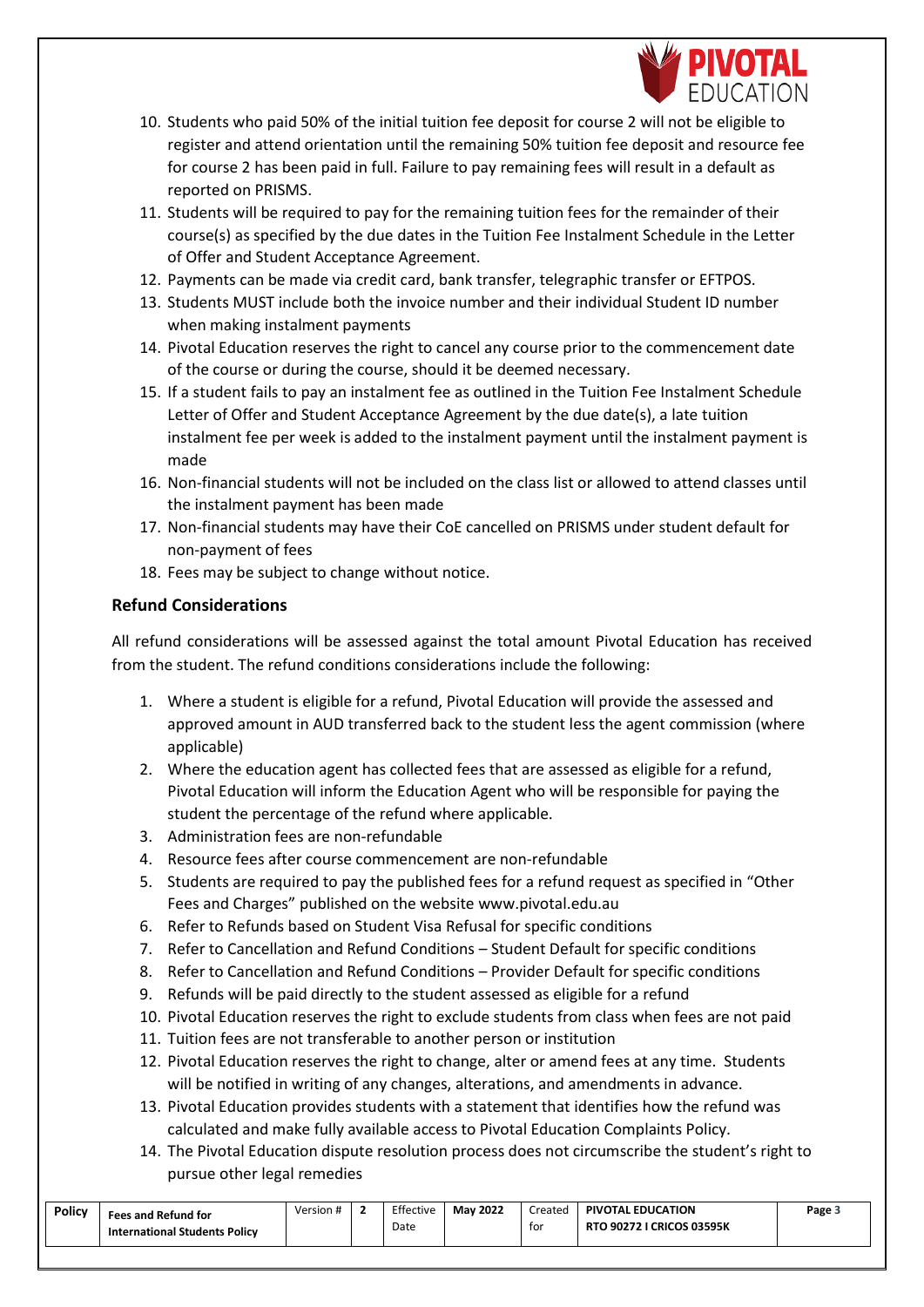

#### **Cancellation and Refund Conditions – Student Visa Refusal**

Pivotal Education is not required to provide a refund under the ESOS Act if:

- The student was refused a student visa; and
- The refusal was a reason for one or more of the following acts or omission by the student that directly or indirectly caused the student to default in relation to their course
	- $\triangleright$  The student's failure to start the course on the agreed start date
		- $\triangleright$  The student's withdrawal from the course
		- $\triangleright$  The student's failure to pay an amount they are liable to pay directly or indirectly in order to undertake the course
		- $\triangleright$  Breach of any student visa condition

In the event an on shore international student has had their student visa application refused based on breaches to student visa conditions or any of the above stated reasons from the ESOS Act, Pivotal Education not be providing the student with a refund.

In the event an off shore international student has had their student visa application refused, Pivotal Education will undertake the following:

- Refund the amount of tuition and materials fees paid in advance
- Charge the published administration processing fee for the refund request
- Retain all non-refundable fees as listed in the Letter of Offer and Acceptance Agreement
- OSHC refunds will be provided as per health cover provider policy

Refunds will be paid to the person or entity that originally paid the fees and, where possible, in the same currency in which the fees were paid within 28 days.

#### **Cancellation and Refund Conditions – Student Default**

Student Default applies as follows:

- the course starts on the agreed start date but the student does not start on the agreed start date and/or has not previously withdrawn or formally deferred the course start date
- the student withdraws from a Pivotal Education course of study before or after the agreed starting day
- Pivotal Education refuses to provide or continue to provide a course to the student because of one of the following reasons:
	- $\triangleright$  The student fails to pay an amount they are liable to pay Pivotal Education directly or indirectly in order to study the course
	- $\triangleright$  The student has breached a condition of their student visa
	- $\triangleright$  The student has misbehaved
- Students must notify Pivotal Education of their intention to defer or withdraw from their studies and/or request a refund using the following forms:
	- ➢ Refund Request Form
	- ➢ Termination Request Form
- Pivotal Education will make a refund within 28 days of receiving a valid, approved written claim

| Policy | Fees and Refund for<br><b>International Students Policy</b> | Version # |  | Effective<br>Date | <b>May 2022</b> | Created<br>tor | <b>PIVOTAL EDUCATION</b><br><b>RTO 90272 I CRICOS 03595K</b> | Page 4 |
|--------|-------------------------------------------------------------|-----------|--|-------------------|-----------------|----------------|--------------------------------------------------------------|--------|
|--------|-------------------------------------------------------------|-----------|--|-------------------|-----------------|----------------|--------------------------------------------------------------|--------|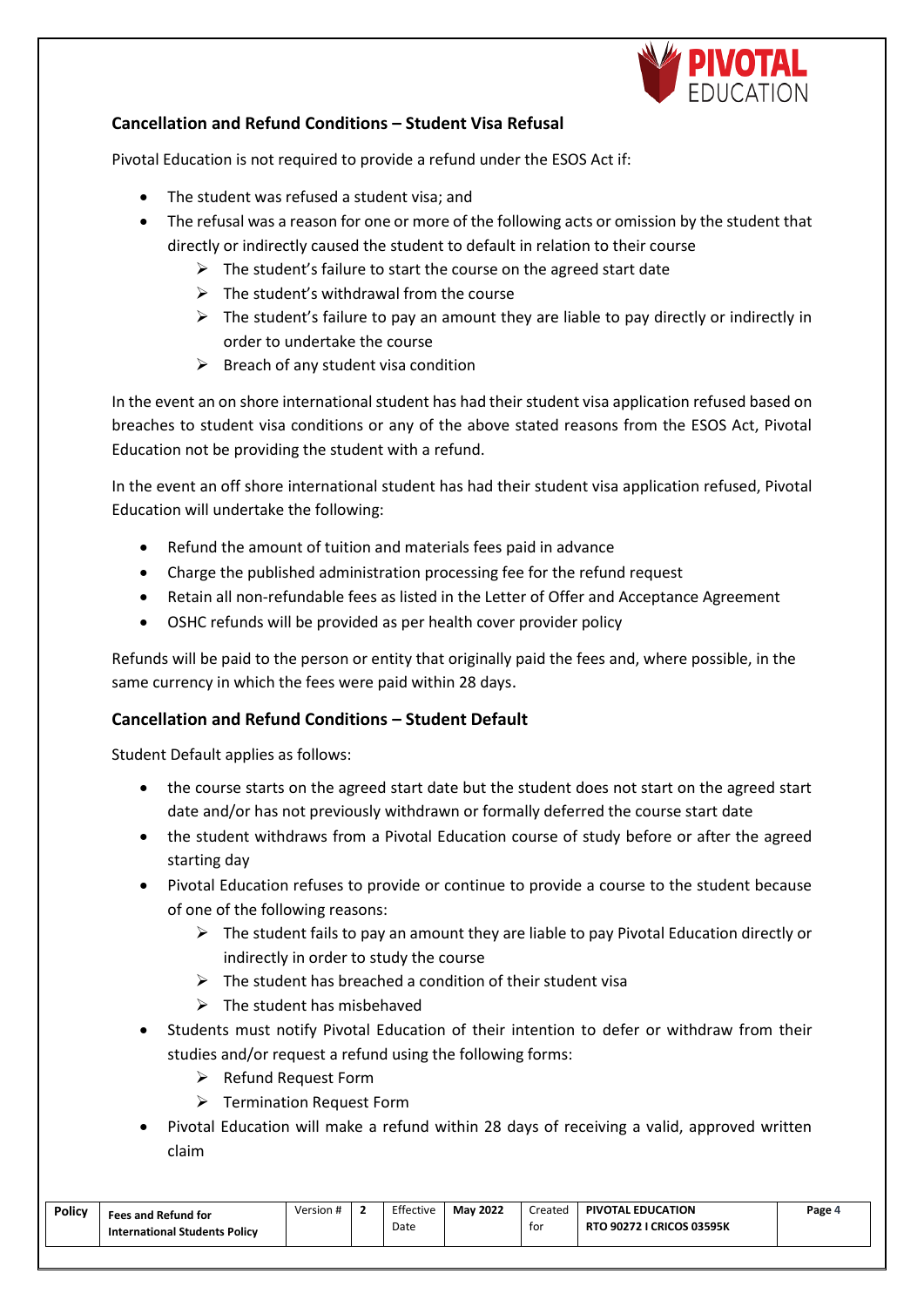

- All refund considerations will be strictly limited to the monies Pivotal Education has received and will not include non-refundable fees
- Pivotal Education will make the refund available to the student directly as per source of payment
- Tuition and other fees are not transferable to another student or institution

#### **Refund Criteria and Eligibility Chart**

| <b>Notification Period</b> |           | <b>Conditions</b>                                               |
|----------------------------|-----------|-----------------------------------------------------------------|
| 10 weeks prior to          | $\bullet$ | 80% of tuition fees paid in advance will be refunded where the  |
| <b>Commencement Date</b>   |           | student has paid the entire first term tuition fee and resource |
|                            |           | fee for Course 1                                                |
|                            | ٠         | Where a student has paid 50% tuition fee deposit for Course 2,  |
|                            |           | for the higher-level qualification no refund will be provided   |
|                            | $\bullet$ | Published non-refundable fees will not be refunded              |
|                            | $\bullet$ | The published refund processing fee will be charged             |
| 5 to 9 weeks prior to      | $\bullet$ | 70% of tuition fees paid in advance will be refunded where the  |
| <b>Commencement Date</b>   |           | student has paid the entire first term tuition fee and resource |
|                            |           | fee for Course 1                                                |
|                            | $\bullet$ | Where a student has paid 50% tuition fee deposit for Course 2   |
|                            |           | for the higher-level qualification no refund will be provided   |
|                            | ٠         | Published non-refundable fees will not be refunded              |
|                            | ٠         | The published refund processing fee will be charged             |
| Up to 4 weeks prior to     | $\bullet$ | 30% of tuition fees paid in advance will be refunded where the  |
| <b>Commencement Date</b>   |           | student has paid the entire first term tuition fee and resource |
|                            |           | fee for Course 1                                                |
|                            | $\bullet$ | Where a student has paid 50% tuition fee deposit for Course 2   |
|                            |           | for the higher-level qualification no refund will be provided   |
|                            | ٠         | Published non-refundable fees will not be refunded              |
|                            | $\bullet$ | The published refund processing fee will be charged             |
| <b>Published</b>           | $\bullet$ | No refunds will be provided if a student fails to commence or   |
| <b>Commencement Date</b>   |           | withdraws on the agreed start date                              |

#### **Cancellation and Refund Conditions – Provider Default**

Provider Default applies as follows:

- A registered provider defaults when the following occurs:
	- ➢ Pivotal Education fails to provide a course to a student at the location on the agreed starting day; or
	- $\triangleright$  The course or any current classes for a specific course is cancelled by Pivotal Education and cease to provide to the student at the location at any time after the course starts but before it is completed with the day the course/class ceases being identified as the default day; and
	- $\triangleright$  The student has not withdrawn from that course before the default day
- In the event that Pivotal Education fails to continue to provide a course to a student, Pivotal Education will pay the student a refund of the amount worked out in accordance with any

| Policy | <b>Fees and Refund for</b><br><b>International Students Policy</b> | Version # |  | Effective<br>Date | <b>May 2022</b> | Created<br>tor | <b>PIVOTAL EDUCATION</b><br><b>RTO 90272 I CRICOS 03595K</b> | Page 5 |
|--------|--------------------------------------------------------------------|-----------|--|-------------------|-----------------|----------------|--------------------------------------------------------------|--------|
|--------|--------------------------------------------------------------------|-----------|--|-------------------|-----------------|----------------|--------------------------------------------------------------|--------|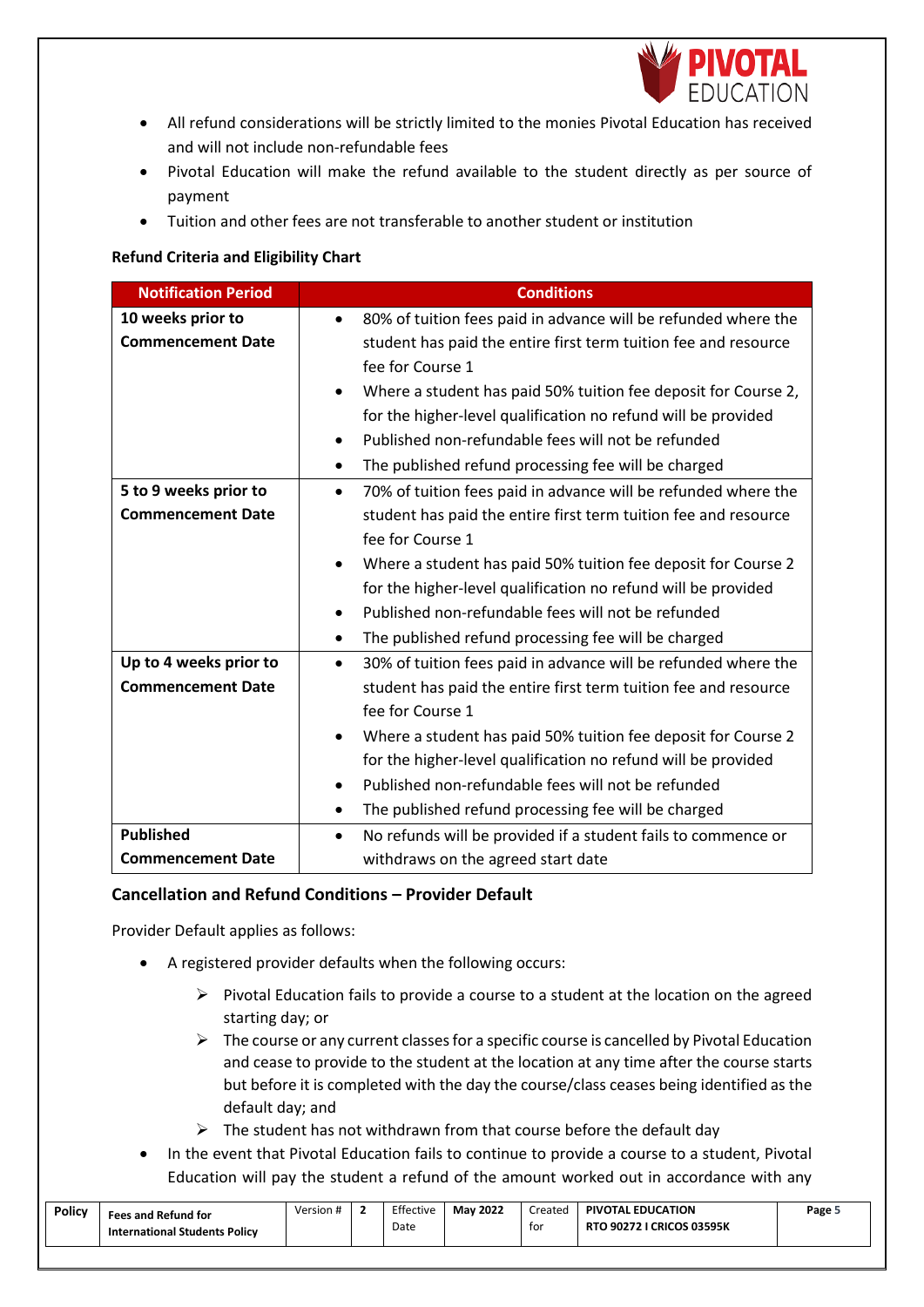

legislative instrument made under subsection (7) ESOS Act for any unspent tuition fees received by Pivotal Education in respect of the student

- Refunds in situations of Provider Default are covered by the provisions of the Tuition Protection Service (TPS) that include but may not be limited to the following:
	- $\triangleright$  Pivotal Education does not offer a course on the advertised start date or
	- $\triangleright$  terminates a course after the course start date or before the course completion date or
	- $\triangleright$  does not provide a course as advertised due to sanctions by any authority or
	- $\triangleright$  does not provide a course in full
- In such a case Pivotal Education will pay the student a refund which equals the amount of the total tuition fees paid for the remainder of the course not completed at the time of default (unspent tuition fees) if an alternative placement with another provider cannot be found to the student's satisfaction.
- The amount calculated for refund will be paid in 14 days from the date of notification of default
- In the event of provider default, Pivotal Education will give notices to the both the affected students, ASQA and the Director, TPS in accordance with the ESOS Act
- The provider default notice will contain:
	- $\triangleright$  Circumstances of the default
	- $\triangleright$  Details of the affected students in relation to whom Pivotal Education has defaulted
	- $\triangleright$  Advice as to how Pivotal Education is discharging its duties under section 46D, ESOS Act and how Pivotal Education will discharge those obligations
- Pivotal Education will notify ASQA and TPS Director within three (3) business days of the default occurring
- In the event of provider default, Pivotal Education discharges its obligation to students if:
	- $\triangleright$  The student is offered a place in another Pivotal Education course in accordance with subsection (4) and the student accepts the offer in writing; OR
	- $\triangleright$  Pivotal Education offers a refund in accordance with subsection (6) which is the amount of any unspent tuition fees received by Pivotal Education in respect of the student

## **Refund Process**

Students may request a refund through the following process:

- 1. Download, print and complete the Refund Request Form and Termination Request Form both available online 'Useful Forms' [www.pivotal.edu.au](http://www.pivotal.edu.au/)
- 2. The reason for the termination and refund requests should be clearly set out in the Termination Request Form and Refund Request Form with supporting documentary evidence attached for assessment against the conditions for a refund as specified in this policy
- 3. In the case a refund is requested based on withdrawal of studies prior to commencement, the Termination Request Form must be completed and submitted together with the Refund Application form
- 4. If the refund being requested is for a refund, not for tuition fees, submit the Refund Request Form identifying the refund request with attached evidence for assessment against the conditions specified in this policy
- 5. Submit the completed and signed forms as stated to the Administration Officer

| Policy | <b>Fees and Refund for</b><br><b>International Students Policy</b> | Version # |  | Effective<br>Date | <b>May 2022</b> | Created<br>tor | <b>PIVOTAL EDUCATION</b><br><b>RTO 90272 I CRICOS 03595K</b> | Page 6 |
|--------|--------------------------------------------------------------------|-----------|--|-------------------|-----------------|----------------|--------------------------------------------------------------|--------|
|--------|--------------------------------------------------------------------|-----------|--|-------------------|-----------------|----------------|--------------------------------------------------------------|--------|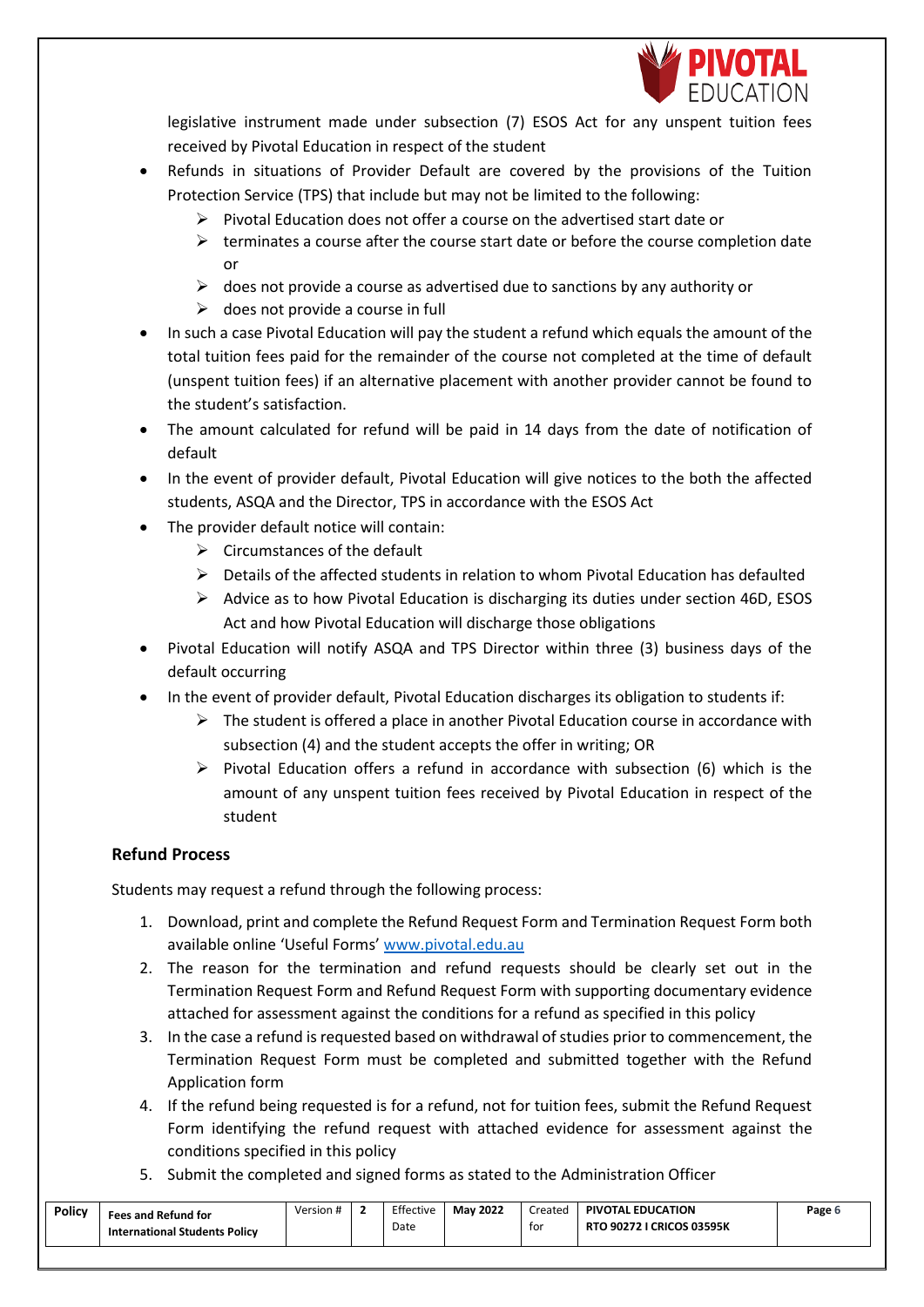

- 6. Incomplete or unsigned applications for termination and/or refund requests will not be assessed with subsequent delays to processing
- 7. All complete and signed applications with supporting evidence and verification of identity of applicant will be assessed against the conditions outlined in this policy with approval only being granted by the CEO
- 8. Approved refunds will be paid no later than 28 days after the application for refund has been made

#### **Consumer Rights**

Pivotal Education will notify students in the event that any of the following changes occurs that may affect the services being provided in this agreement. These include:

- a change in ownership of the RTO, and/or
- any changes to or new third-party agreements that are put in place for the delivery of services outlined in this agreement

This agreement, and the right to make complaints and seek appeals on decisions and actions under various processes, does not affect the rights of the student to take action under *Australian Consumer Law* if the *Australian Consumer Law* applies.

### **Student Complaints about Fees and Refunds**

Students are entitled to have a personal representative present at any stage during the complaints handling process. If the student's problem cannot be resolved by Pivotal Education students can seek external assistance after the internal appeals process has been completed.

External options available to students include

- ASQA [\( http://www.asqa.gov.au/complaints/making-a-complaint.html\)](http://www.asqa.gov.au/complaints/making-a-complaint.html)
- Department of Fair Trading [\(http://www.fairtrading.nsw.gov.au\)](http://www.fairtrading.nsw.gov.au/)
- National Training Complaints Service [\(https://www.education.gov.au/NTCH\)](https://www.education.gov.au/NTCH)
- NSW Ombudsman [\(www.ombo.nsw.gov.au/contact-us\)](http://www.ombo.nsw.gov.au/contact-us)
- Overseas Student Ombudsman [\(www.ombudsman.gov.au/How-we-can-help/overseas](http://www.ombudsman.gov.au/How-we-can-help/overseas-students)[students\)](http://www.ombudsman.gov.au/How-we-can-help/overseas-students)

| Policy | <b>Fees and Refund for</b>           | Version # | Effective | <b>May 2022</b> | Created | <b>PIVOTAL EDUCATION</b>         | Page. |
|--------|--------------------------------------|-----------|-----------|-----------------|---------|----------------------------------|-------|
|        | <b>International Students Policy</b> |           | Date      |                 | tor     | <b>RTO 90272 I CRICOS 03595K</b> |       |